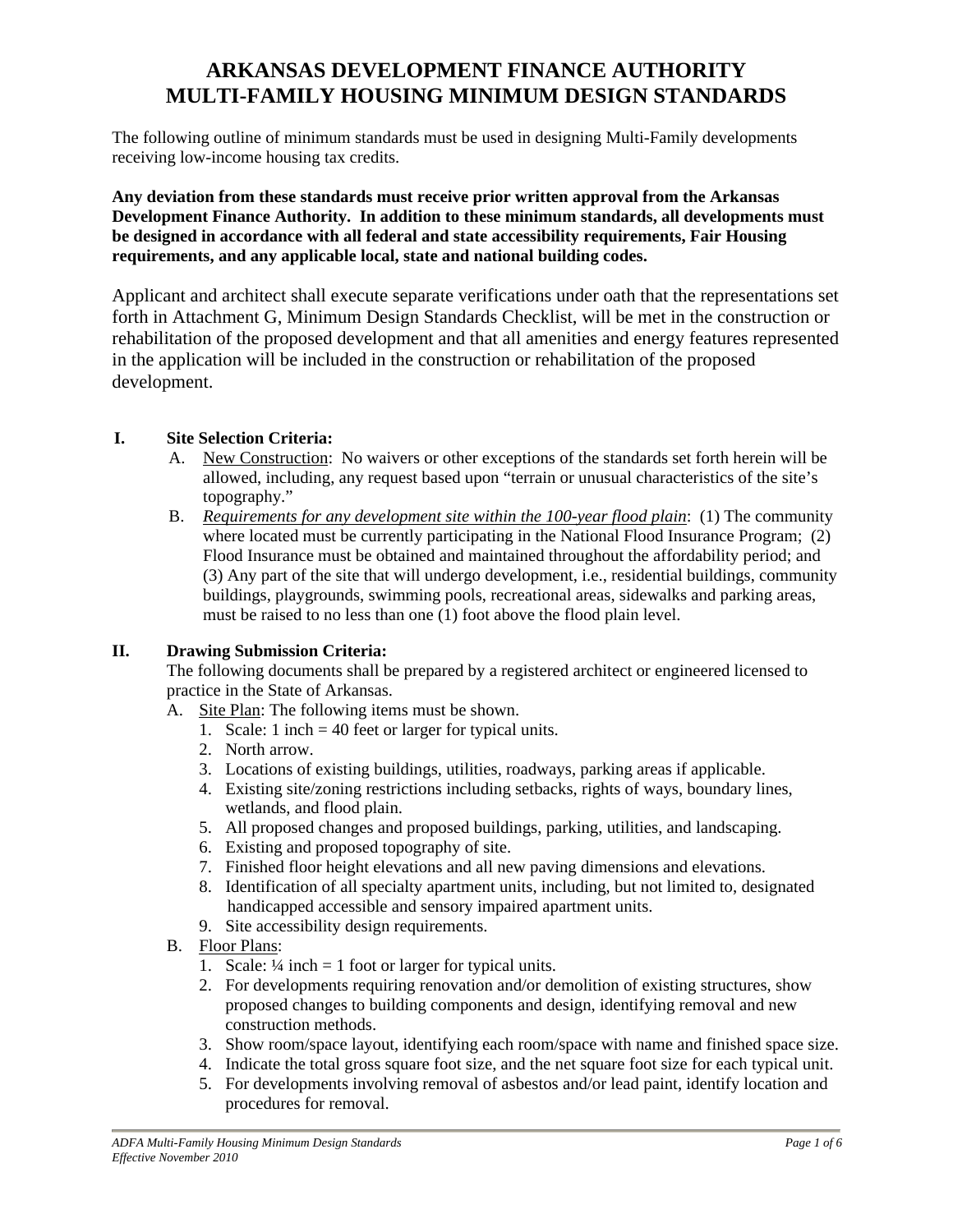- C. Elevations and sections for new construction:
	- 1. Scale:  $1/8$  inch = 1 foot or larger.
	- 2. Building elevations for all sides of each building.
	- 3. Identify all materials to be used on building exteriors and foundations.

#### **Final plans and specifications must be submitted to ADFA prior to the preconstruction conference.**

**III. Outline Specifications:** Provide a brief description of each specification using the Construction Specification Index format or a similar format:

*Example:*

DIVISION 2 SITE WORK

Section 02232: Select Material Sub-base Course for Flexible Pavement

- A. General : This section specifies the base course for use with flexible pavement.
	- B. Material: Sub-base material shall consist of natural, processed for blends of gravel, stone, sand or screenings and soil or other similar binding or filler material.
	- C. Execution: The sub-base material shall be placed on the previously prepared sub-grade. The material shall be placed to the thickness and lines and grades shown.

## **IV. Building Design Criteria:**

- A. General Building Standards:
	- 1. Community Laundry: The development's community laundry must consist of at least 1 washer and 1 dryer for every 10 units in the development. Exceptions: a) If all units in the development have washer/dryer connections, then the community laundry must consist of at least 1 washer and 1 dryer for every 15 units in the development; b) If all units in the development have a washer and dryer furnished at no cost to the tenants by the development, then the development is required to provide at least 1 washer and 1 dryer; and c) Developments consisting of Single Family Detached Units exclusively.
	- 2. Senior or Assisted Living Developments: All units in senior or assisted living developments shall be located at the grade level or on an elevator accessible floor.
	- 3. Parking Spaces:
		- a. *Family Developments*: Inclusive of handicap designated parking spaces, 1½ parking spaces must be provided for each unit and 1 guest parking space will be provided for every 4 units.
		- b. *Senior Developments:* Inclusive of handicap designated parking spaces, 1 parking space must be provided for each unit and 1 guest parking space will be provided for every 4 units.
		- c. New construction assisted living developments may request a waiver of the parking spaces required herein. The number of parking spaces for which approval is requested must be reasonable as evidenced by supporting documents and information. A waiver requesting approval of a number of parking spaces that is less than the total number of units will not be considered as reasonable; however, a request to provide only the number of parking spaces equal to the total number of units will not be per se reasonable. A waiver will not be granted unless land is available to the partnership and will

remain available to the partnership which is sufficient to allow construction of the number of parking spaces required but for the waiver. Applicant must have site control over this land, have authority to agree to contract for this reservation of use and allow all restrictive documents to run with the reserved land, and agree in writing to so contract.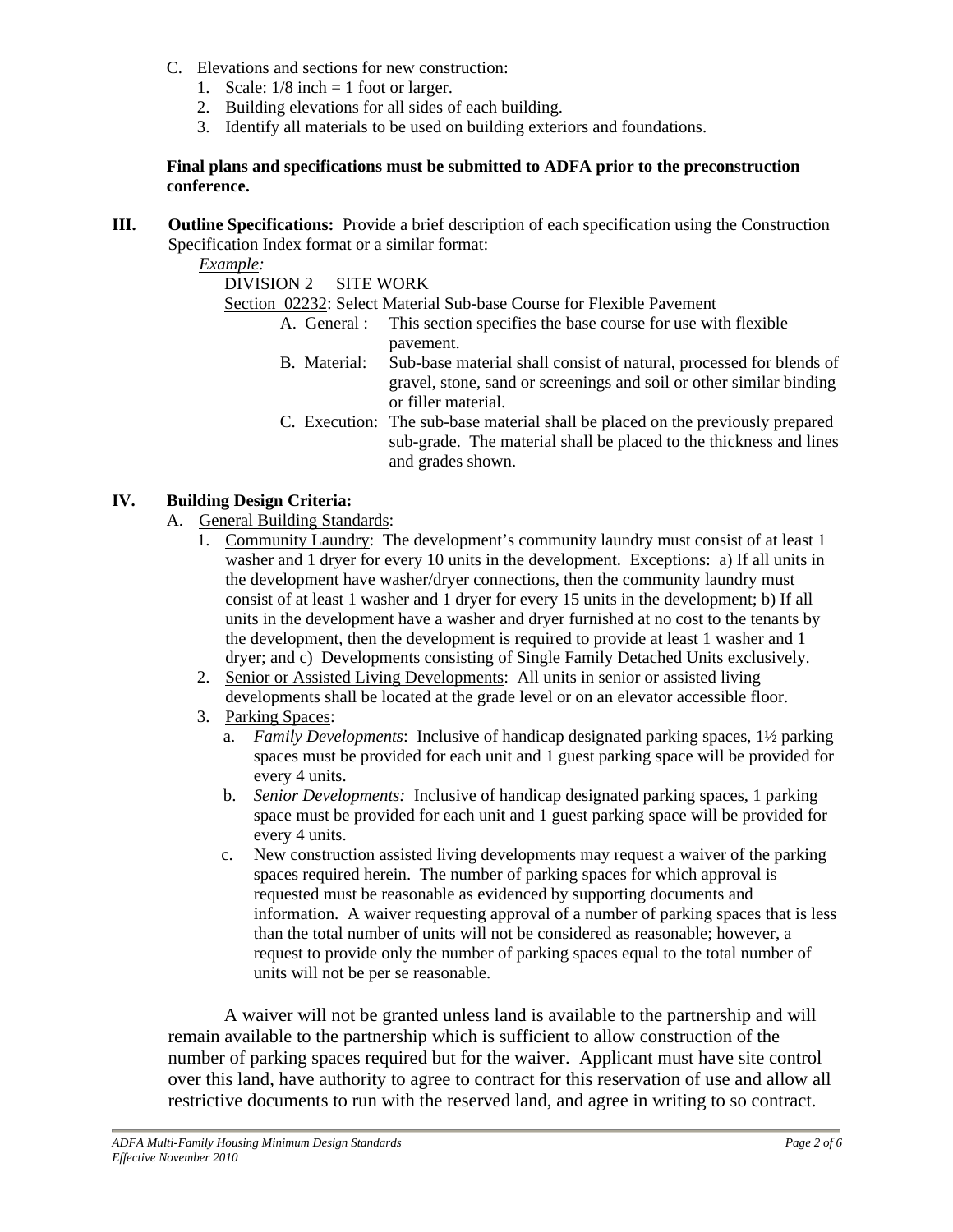- 4. Single Family Detached Units: Must: (a) be at least 3 bedroom units with 2 bathrooms; b) have washer and dryer connections in the living area; and (c) have at least a single car garage attached.
- B. Minimum Building Standards:
	- 1. Minimum Unit Net Area Requirements:
		- a. "Net" area is measured from the **interior finished face** of the exterior wall to the **centerline** of the common, or party, wall.
		- b. Minimum Bedroom Net Area is measured from the interior faces of all walls surrounding each bedroom, excluding closets, mechanical rooms, and storage rooms. c Exceptions to minimum area requirements:
			- (*i.*) Rehabilitation of existing residential rental units; and
				- (*ii.)* Assisted Living Developments.
		- d. Area included as an entry way to any bedroom shall not be included in the minimum square footage requirements, i.e., if an entry door to a bedroom is not located on one of the four main bedroom walls, the square footage of the area from the bedroom door to the two nearest main bedroom walls shall be excluded from calculation of the required square footage for the

|                                 | bedroom and the unit as a whole. |                                                                                      |                                  |
|---------------------------------|----------------------------------|--------------------------------------------------------------------------------------|----------------------------------|
| <b>Unit Type</b>                |                                  |                                                                                      | Minimum Unit Net Minimum Bedroom |
|                                 | Kathroon<br><u>Juth ool</u>      | <b>Area*</b>                                                                         | <b>Net Area</b>                  |
| 1 bedroom                       |                                  | 750 sq. ft.                                                                          | $120$ sq. ft                     |
| 2 bedroom                       |                                  | 950 sq. ft.                                                                          | $120$ sq. ft                     |
| 3 bedroom                       |                                  | $1150$ sq. f                                                                         | $120$ sq. ft                     |
| 4 bedroom                       |                                  | 1300 sq. ft.                                                                         | $120$ sq. ft                     |
|                                 |                                  | *Unit areas do not include outside storage, covered porches, patios, balconies, etc. |                                  |
|                                 |                                  |                                                                                      |                                  |
| 2. Exterior Building Standards: |                                  |                                                                                      |                                  |

- - a. Exterior building coverings: For new construction, very low maintenance materials are required. Acceptable materials include:
		- (*i.*) Brick;
		- (*ii.*) High quality vinyl siding with a minimum thickness of .042 and a life time nonprorated limited warranty (50 year) transferable; or
		- (*iii*.) Cementitious siding.

*All siding materials listed above are required to be 8 inches above the finished floor elevation of the building ground floor, with the exception of concrete patio and covered breezeway areas. Brick or decorative block must be used as an apron material.*

- b. Prefinished fascia and soffit: Vinyl or aluminum panels should be used and must contain vents.
- c. Entry doors: Materials for entry doors are to be metal-clad wood or hollow metal construction. "Peepholes" and deadbolt locks are required in entry doors. Dead bolt locks on entry doors should have "thumb latch" on interior side. Double keyed dead bolt locks are prohibited. All exterior doors must have minimum clear opening width of 34 inches.
- d. Roofing materials: Anti-fungal seal tab shingles over 15 lb. felt paper or metal roof with a minimum 30-year warranty are required with either roofing system.
- e. Gutters and downspouts shall be appropriately designed with a minimum 5" gutter and 2"x 3" downspout. All downspouts shall empty onto concrete splashblocks or piped to an appropriate drain location.
- f. Roof gable vents must be made of aluminum or vinyl materials.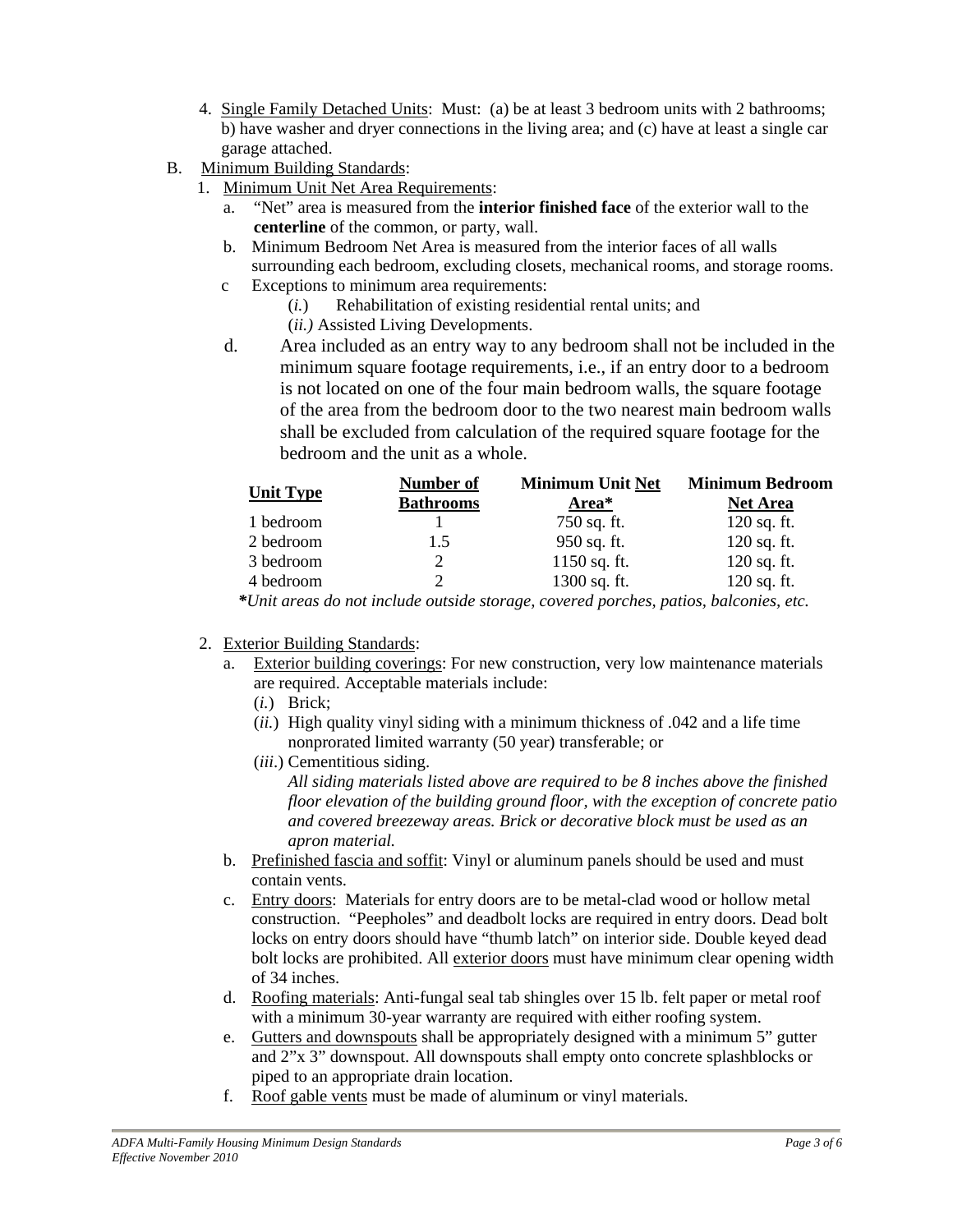- g. Attics must be vented.
- h. All primary entries should be within a breezeway or have a minimum roof covering of 5 feet deep by 5 feet wide, and should be designed to divert water away from the entry door. Entry pads measuring 5 feet by 5 feet and made of impervious material with a minimum slope of 1/4 inch per foot are required at each primary entry.
- i. Breezeways functioning as fire exits must be constructed of concrete floor/decking material.
- j. Exterior shutters are required on all 100% vinyl siding buildings.
- k. Exterior stairway components, such as stringers, steps, risers, handrails, pickets, and structural supports, and porch and patio components, structural and non-structural, either used as part of the building or within the site development, must be constructed from noncombustible materials such as concrete, steel, aluminum or masonry.
- l. Exterior lighting is required at entry doors.
- m. Landscaping: All disturbed areas must be sodded. One 1½" tree per every 2 units. Six 1-gallon shrubs per unit.
- n. Concrete curbing is required along all paved areas throughout the development site, including parking areas.
- o. Sidewalk access to all parking spaces must be provided.
- p. A development sign including the fair housing logo is required.
- q. A minimum of one enclosed trash dumpster or compactor is required.
- r. Continuous asphalt or concrete paved access road must be provided to the entrance of the development.
- s. All parking must be asphalt or concrete.
- t. All sidewalks and walkways must be concrete and be at least 5-feet wide.
- u. All driveways on single-family homes must be concrete.
- v. All above ground concrete shall be minimum 3500 PSI with 6 X 6 welded wire reinforcement to ensure quality, strength and uniformity.
- 3. Interior Building and Space Standards:
	- a. Kitchen spaces:
		- (*i.*) Each unit must be equipped with a dry chemical fire extinguisher readily accessible in the kitchen.
		- (*ii.*) New cabinets must have dual sidetrack drawers.
		- (*iii.*) A pantry closet is required in each unit. The pantry must be 1'6" x 1'6" deep with a minimum five shelves, located in the kitchen.
		- (iv.) All units shall include a kitchen area which includes at a minimum, a sink, stove and refrigerator.
	- b. Bathroom Spaces:
		- (*i.*) Tub/shower units should have minimum dimensions of 30-inch width by 60 inch length. Units in senior and assisted living developments must be equipped with anti-scald valves.
		- (*ii.*) Water closets should be centered 18 inches from sidewalls or vanity/lavatories.
	- c. Hallways should have a minimum width of 36 inches.
	- d. All interior doors intended for passage must have minimum clear opening width of 34 inches.
	- e. Overhead lighting is required in each room.
	- f. Sliding glass doors are prohibited.
	- g. A hard-wired with battery back-up smoke detector is required per floor of each unit.
	- h. A carbon monoxide detector must be installed in each unit. (Only for developments using gas.)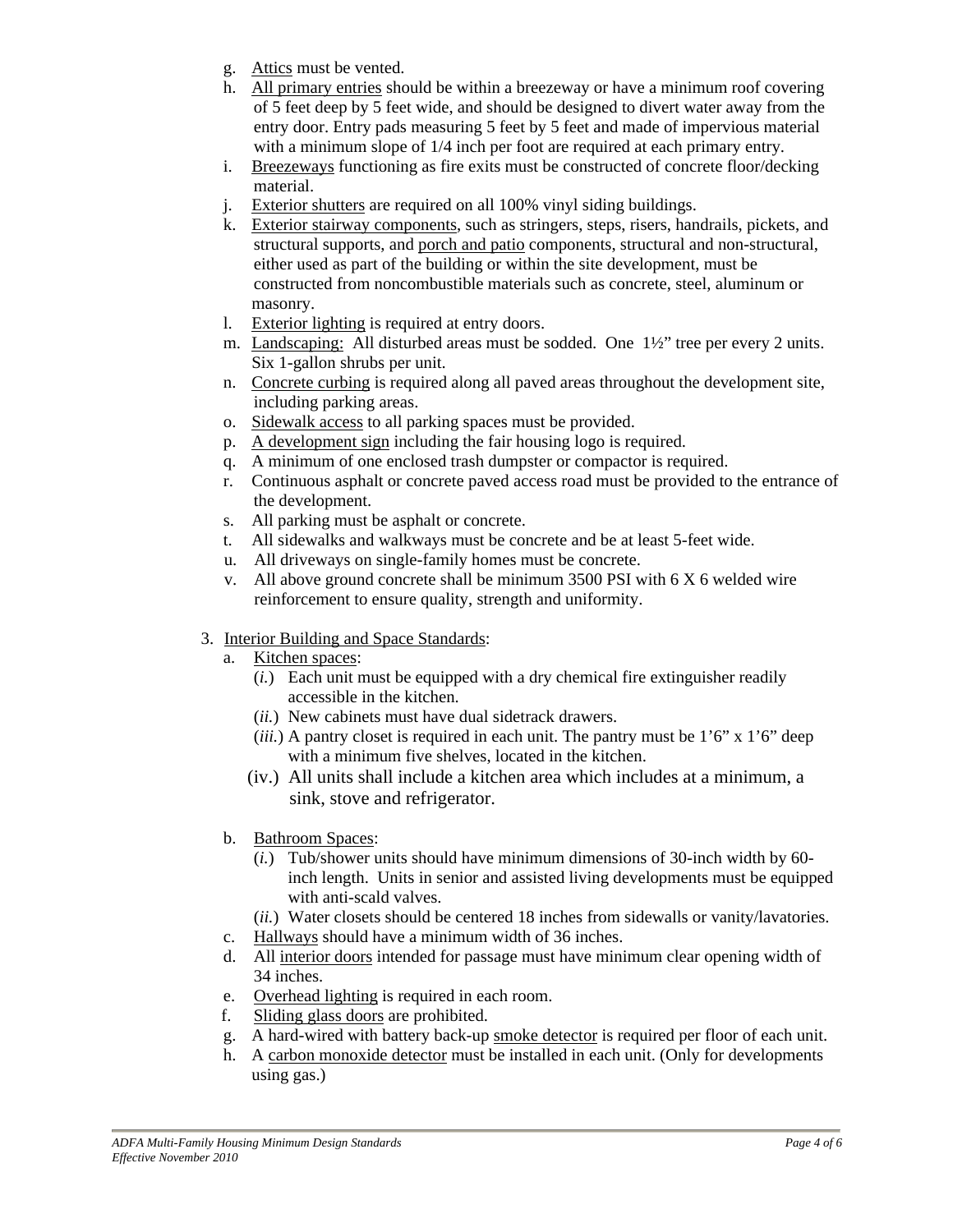- 4. Plumbing and Mechanical Equipment:
	- a. HVAC units and water heaters are not permitted in attic spaces.
	- b. HVAC units and water heaters must be placed in mechanical closets with insulated walls.
	- c. Water heaters must be placed in drain pans with drain piping plumbed to the outside.
	- d. Gas water heaters shall be located in an individual, separate mechanical closet.
	- e. HVAC refrigeration lines must be insulated.
- 5. Energy Efficient Systems, Insulation, and Equipment.
	- a. Ceiling fans will be installed in each bedroom and living room.
	- b. Shower heads will not exceed a 2.5 gallon per minute flow rate.
	- c.  $\frac{1}{2}$ " insulation will wrap hot water pipes
	- d. Fluorescent light features will be installed in the kitchen, bathroom(s) and utility room area.
	- e. Exterior wall insulation must have an overall R-16 minimum for the entire wall assembly.
	- f. An exterior house wrap (e.g. TYVEK) must be installed.
	- g. Roof or attic insulation must have an R-38 minimum rating.
	- h. All water piping located on exterior walls and in attic space must be insulated.
	- i. Sound proofing or insulation achieving a sound rating of STC 54 is required in common/party walls and ceilings.
	- j. Gas or oil heated systems shall have a minimum AFUE rating of 90% with a minimum 14.5 SEER rated air conditioning system.
	- k. Heat pump systems shall have minimum HSPF rating of 7.8 with a minimum 14.5 SEER rated air conditioning system.
	- l. Windows shall have frames and sashes constructed of wood, vinyl-clad wood, or extruded vinyl. Windows shall have two or more panes of insulated glass, at least one pane of which has a Low-Emission (Low-E) coating, which are argon gas filled. Windows shall have a U-Factor of not greater than 0.39 and a solar heat gain coefficient (SHGC) of not greater than 0.37.

(**For rehabilitation developments**, if any of the above elements cannot be included in any building because of structural constraints, an energy audit or report, performed by an independent, professional energy consultant/audit firm, which identifies those constraints but enumerates:

- *i*. Other effective energy improvements or energy performance measures designed to increase energy efficiency in the particular building, and
- *ii*. The energy efficiency to be achieved by such improvements of measures on the particular building. The energy audit or report shall describe the methodology/testing procedures utilized.

The applicant must submit a signed statement that it will implement the energy improvements or energy performance measures identified within the energy audit or report in order to be considered for points under this criterion. Also, a certification from the design architect or licensed engineer confirming the implementation of the energy improvements or energy performance measures will be required prior to the issuance of IRS Form 8609.)

## **V. Universal Design Criteria:**

A. Seven percent (7%) of all residential units within the development must comply with the Level 5, "All-Inclusive" usability criteria as set forth in the Arkansas Department of Human Services' "*Arkansas Usability Standards in Housing: Guidance Manual for Constructing*